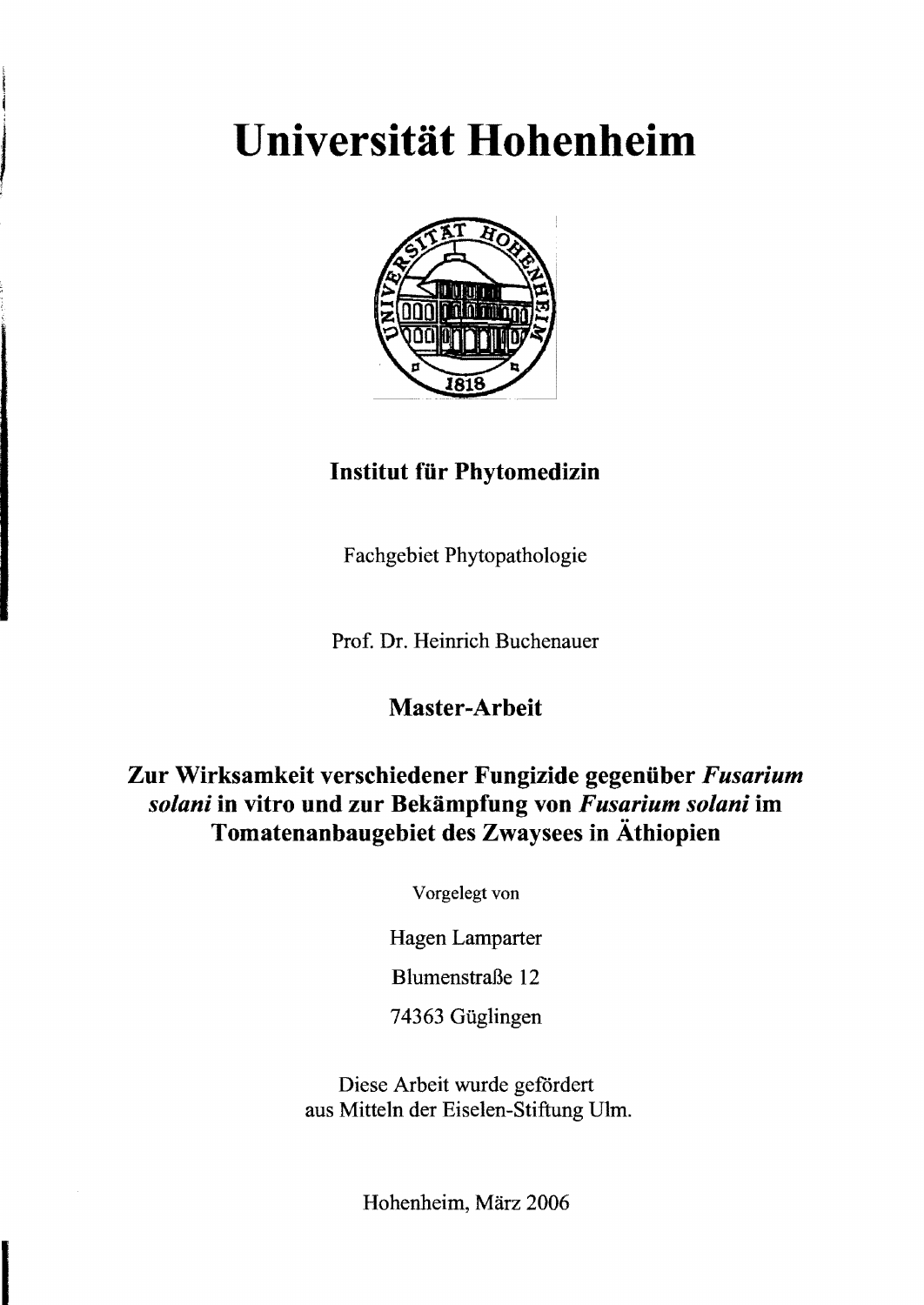#### 12 Summary

In the year 2004 a new fungal disease was observed in the tomato growing area around Lake Zway in Ethiopia. The symptoms are small brown to black lesions which sometimes show concentric rings. Around these lesions a light yellow ring is noticed that becomes more visible after a few days. By time both symptoms (lesions and yellowing around the lesions) are spread all over the leaves and the disease ends in a die back of the plants within 7 to 8 days. The appearance of die back disease begins when the first fruits start to mature, so that most of the fruits left green on the tomato plant or flowers don 't set fruits.

In the laboratory of the institute of Phytomedicine at the University of Hohenheim mainly two fungal spieces were isolated from infected leaves of tomato, *Datura* spp. and *Solanum* spp.. These fungi were *Alternaria alternata* (Fr.:Fr.) Keissel. f. sp. *lycopersici* and *Fusarium solani* (Mart.) f. sp. *solani.* According to the leafspots with its concentric rings it first seems that *Alternaria alternata* causes the lesion. The trials in Ethiopia showed good results following the application of Folpan 80 WDG (folpet) with Kocide<sup>®</sup> (copper hydroxid), Cantus<sup>®</sup> (boscalid), Ortiva<sup>®</sup> (azoxystrobin) and Rovral® 50 WP (iprodion). Applications with the same fungicides arranged after the trial showed no or only little response to the fungus. In summer 2005 also *Fusarium solani* was isolated in absence of *Alternaria alternata*  from the leaves of *Capsicum annuum* L. It seems that *Fusarium solani* causes the leaf spots on tomato.

Three different field trials were conducted in Ethiopia at the city of Meki in the Rift Valley. Two trials without replications were conducted to follow the disease development and the control of *Alternaria alternata.* For this reason 3 new tomato varieties were introduced to Ethiopia and also the tomato varieties Ercole and Ulisse already established on the farm were tested. The new varieties were Rebecca,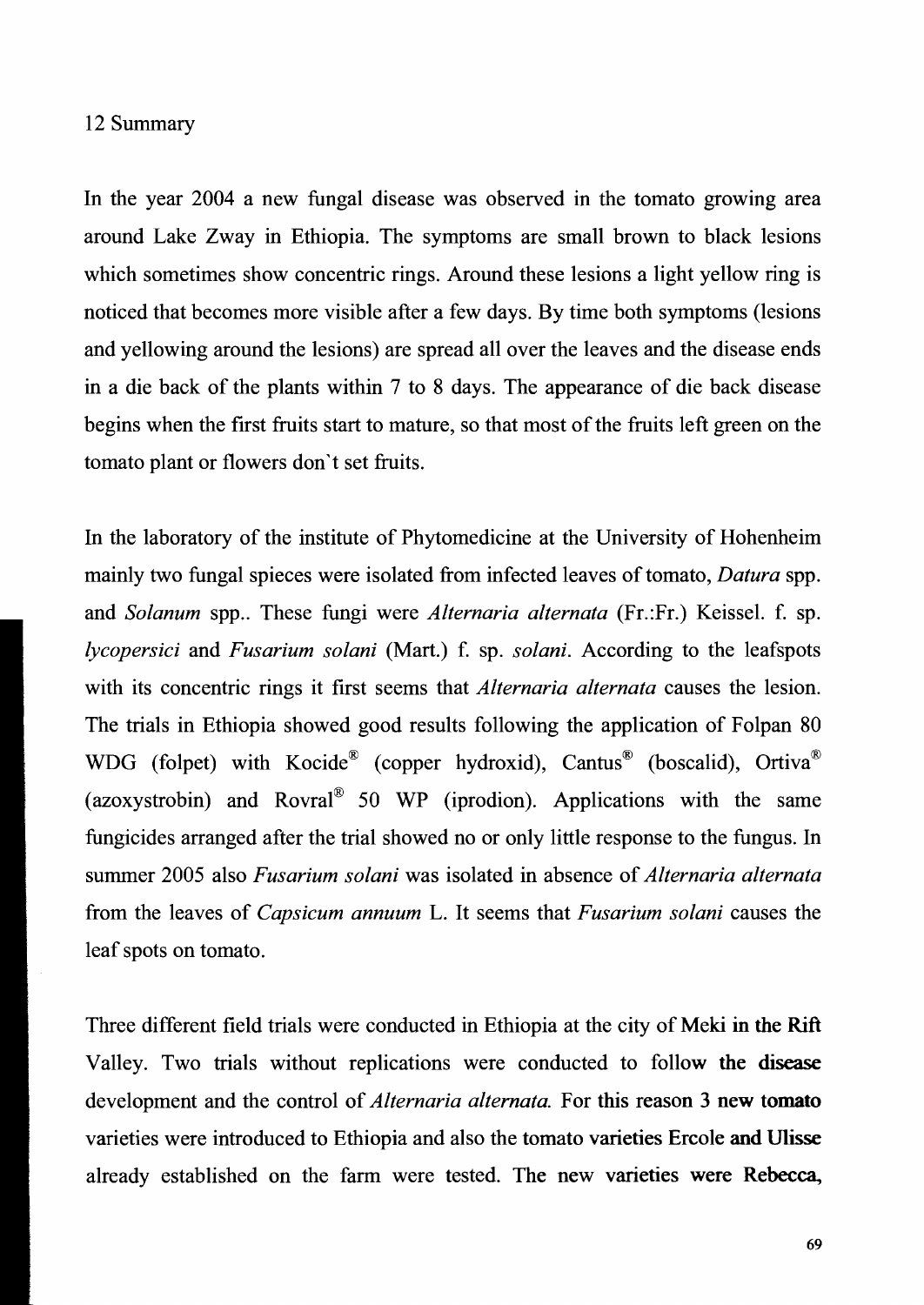Volume and Dart. In the first trial, that was performed without replications, the effectiveness of already infected tomato plants was proofed. The application should be started 2 weeks before the fruits start to mature. The fungicides which were kept by the custom caused that the application was delayed for 10 days.

The second trial was repeated 4 times with all 5 tomato varieties and three different applications showed by table 1. The applications differ in fungicides and intervals. Treatment I was applied every 10 days, treatment 2 every 10 days and treatment 3 every 7 days.

In the third trial, that also included no replications, the 5 tomato varieties were planted in 4 different distances to 40, 50, 60 and 70 cm. The fungicides and treatments were the same like in trail 2. Only Cantus® (boscalid) was substituted by iprodion and treatment 1 was abandoned (Table 2).

The results of the first trial showed that the infection of all plots were affected by a later application of the fungicides. So with earlier treatments of fungicides better results could be expected. Trial 2 demonstrates a predominance of the fungicides of Var. 2 and Var. 3 by a longer vitality of the tomatoplants for one week, but this can be a natural variability. Within these 2 treatments no differences were apparent. The few differences are based on the fungicides that were chosen for control of *Alternaria alternata* and couldn 't have a strong impact on *Fusarium solani.* As *Fusarium solani* is a soilbome fungus, trial 3 showed no interference by different distances. The yield analyses made in trial 2 and 3 also showed no effect by any treatment.

Based on this stand of affairs *Fusarium solani* was observed closer and a test of the pathogenity of *Fusarium solani* and *Alternaria alternata* was carried out. In this tests only the first infected plants showed leaf spots like in Ethiopia but the characteristic course of the disease. To fullfill the 'Koch 's postulate' the *Fusarium solani* conidia isolated from the lesions were used to inoculate new plants. These plants showed no infection by the fungus.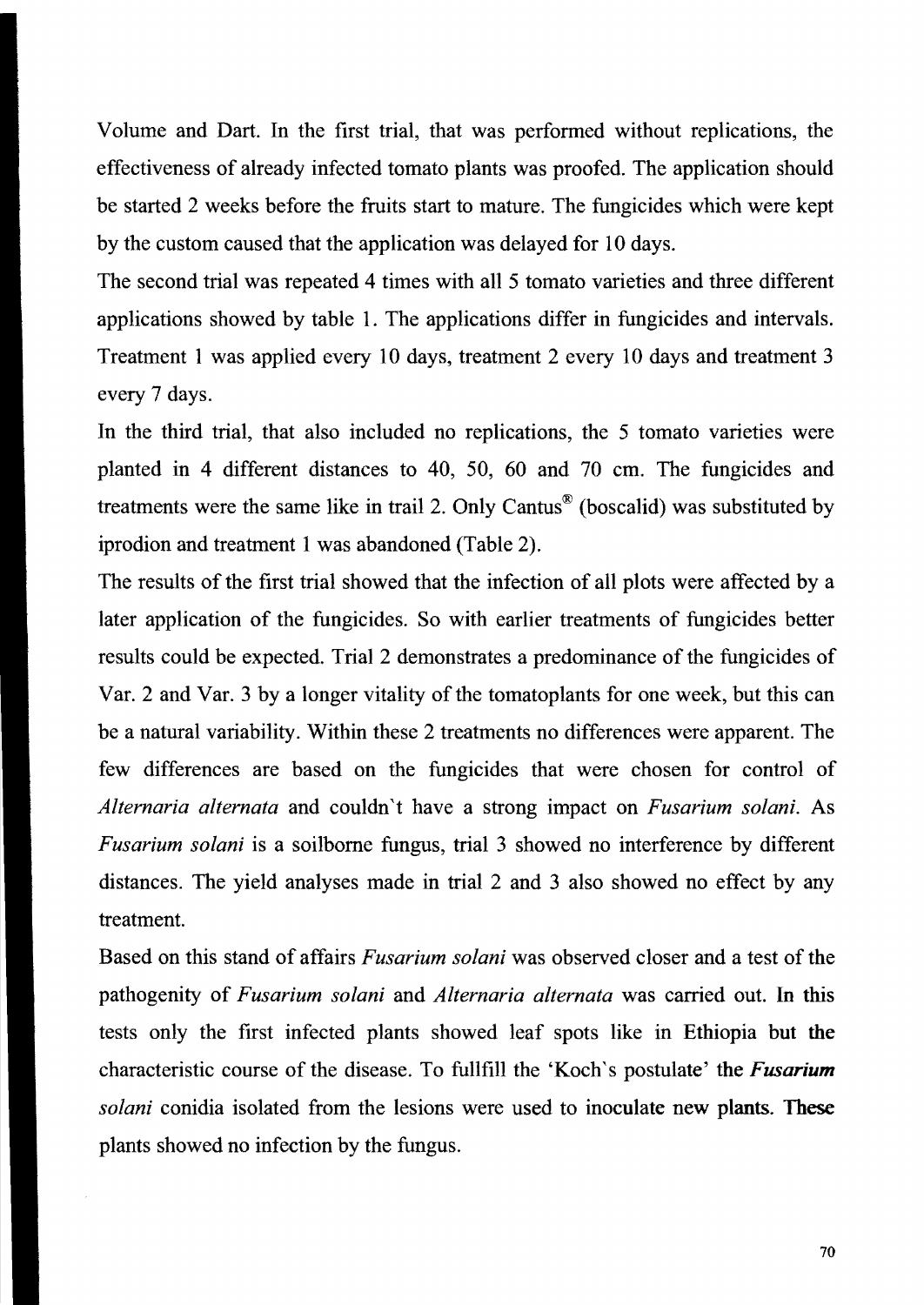For the *in vitro* trial new active fungicides were tested that are based on the experiences of tomato growers in South America. The new fungicides with a protective character are Folpan<sup>®</sup> 80 WDG (folpet), Flint<sup>®</sup> (trifloxystrobin), Euparen® M WG (tolylfluanid) and Bravo® 500 (chlorothalonil). Systemic compounds are metalaxyl-m (Ridomil® Gold MZ), tebuconazol (Folicur® EM) and azoxystrobin (Ortiva®) with a translaminare and local systemic mode of action. Based on the results of the trial in Ethiopia the combination of Folpan 80 WDG (folpet) and Funguran (copper hydroxid), which are also protective fungicides were also tested.

Ridomil® Gold MZ (mancozeb and metalaxyl-m) were also included in the tests. The first one has protective characteristics and the second is a systemic component, but the combination should be used protectively.

All components were tested in combinations and in different concentrations. Some of the active compounds that showed good responses were also tested alone to identify the active components with the higher efficiency. The results are shown in the figures 7 to 20.

Compared to the single tested substances the *in vitro* trial showed clearly the effectiveness of combinations to control *Fusarium solani.* Especially, the phthalimids Bravo® 500 and Folpan® 80 WDG in combination with Funguran showed good a strong inhibition on the mycelium growth of *Fusarium solani,*  caused by synergistic interactions of the different mode of actions according to the active components.

Ridomil® Gold MZ (metalaxyl-m and mancozeb) with Funguran® (copper oxychloride) in higher concentration also showed high activity to control *Fusarium solani*, but the concentration is to high to advise the application. The strongest inhibition on the mycelium growth exhibited Folicur<sup>®</sup> EM (tebuconazol with tolylfluanid) in combination with Folpan® 80 WDG (folpet) (Table 3). Especially, the long term effect with almost no mycelium growth over 43 days showed the effectiveness of this combination. Because there is almost no differences between